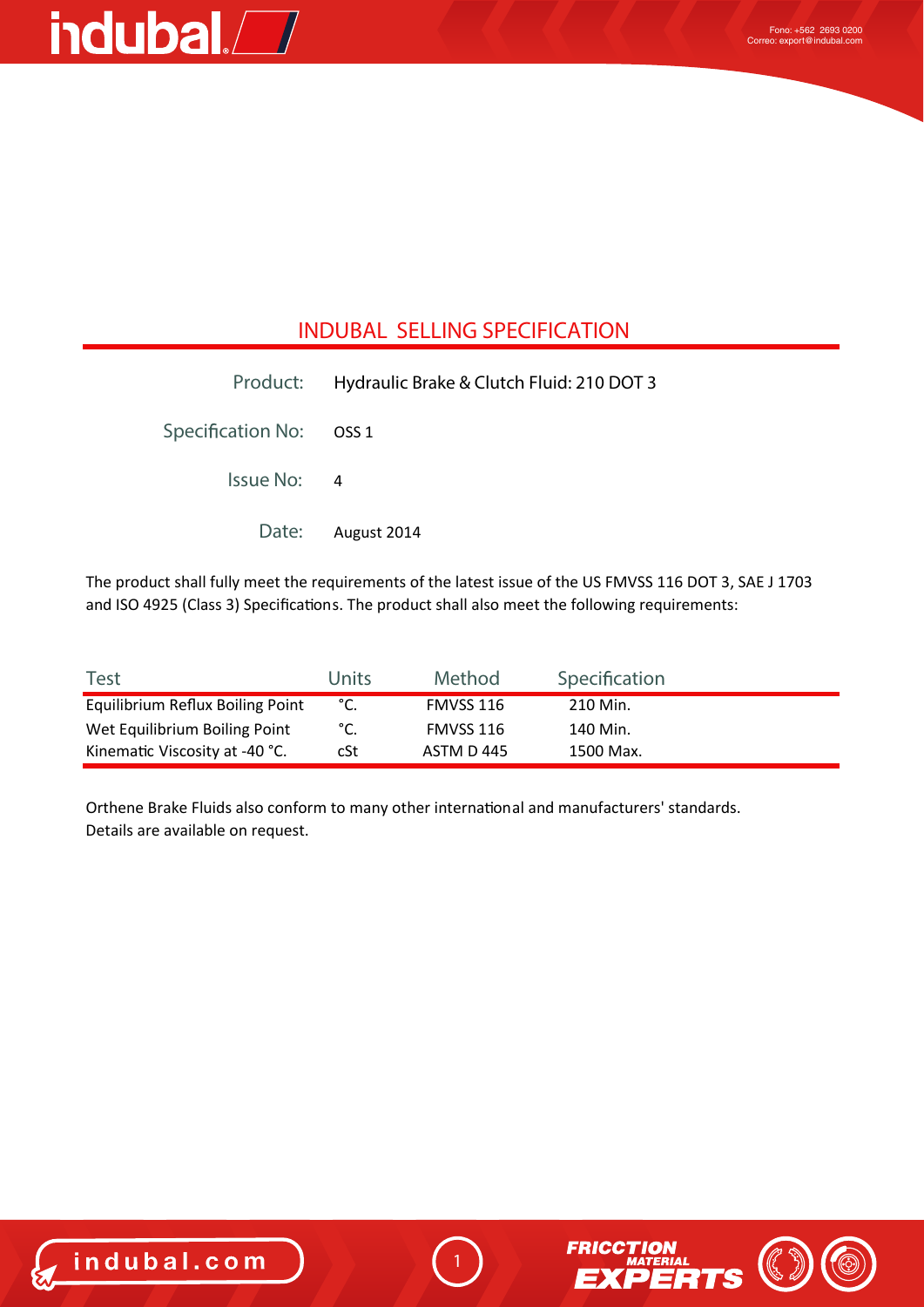# indubal.<sup>7</sup>

| <b>Test Required</b>                     |               | <b>Typical Results</b>   | Specification                        |
|------------------------------------------|---------------|--------------------------|--------------------------------------|
| Dry Equilibrium Reflux Boiling Point, °C |               | 229                      | 210 °C. Min.                         |
| Wet Equilibrium Reflux Boiling Point, °C |               | 149                      | 140 °C. Min.                         |
| Kinematic Viscosity                      | @ -40 °C, cSt | 1207                     | 1500 cSt Max.                        |
|                                          | @ 100 °C, cSt | 1.95                     | 1.5 cSt Min.                         |
| pH                                       |               | 8.60                     | $7 - 11.5$                           |
| High Temperature Stability, °C           |               | Nil                      | +/- $3.0$ °C. Max                    |
| Chemical Stability, °C                   |               | $+1$                     | +/- $3.0$ °C. Max                    |
| Evaporation, %w/w                        |               | 70                       | 80% Max                              |
| Fluidity & Appearance                    | @ -40 °C      | Pass, 2 seconds          | No freezing, Bubble time 10 sec. Max |
|                                          | @ -50 °C      | Pass, 4 seconds          | No freezing, Bubble time 35 sec. Max |
| <b>Water Tolerance</b>                   | @ -40 °C      | Clear, 2 seconds         | 10 seconds Max                       |
|                                          | @ +60 °C      | Clear, No sediment       | Sediment not to exceed 0.05% v/v     |
| Compatibility                            | @ -40 °C      | Clear, No stratification | No stratification                    |
|                                          | @ +60 °C      | Clear, No sediment       | Sediment not to exceed 0.05% v/v     |
| Colour, visual                           |               | Straw                    | Water white to amber                 |
| Water Content, %                         |               | < 0.20                   | Not required                         |
| Density @ 20 °C, $g/ml$                  |               | 1.03                     | Not required                         |

### **Corrosion Resistance**

| <b>Tinned Iron</b>        | $\Delta$ mg/cm <sup>2</sup> | $-0.02$ | $0.2$ Max                                  |
|---------------------------|-----------------------------|---------|--------------------------------------------|
|                           | Appearance                  | Good    | No pitting or etching                      |
| Steel                     | $\Delta$ mg/cm <sup>2</sup> | $+0.02$ | $0.2$ Max                                  |
|                           | Appearance                  | Good    | No pitting or etching                      |
| Aluminium                 | $\Delta$ mg/cm <sup>2</sup> | $-0.01$ | $0.1$ Max                                  |
|                           | Appearance                  | Good    | No pitting or etching                      |
| Cast Iron                 | $\Delta$ mg/cm <sup>2</sup> | $+0.02$ | $0.2$ Max                                  |
|                           | Appearance                  | Good    | No pitting or etching                      |
| <b>Brass</b>              | $\Delta$ mg/cm <sup>2</sup> | $-0.02$ | $0.4$ Max                                  |
|                           | Appearance                  | Good    | No pitting or etching                      |
| Copper                    | $\Delta$ mg/cm <sup>2</sup> | $-0.04$ | $0.4$ Max                                  |
|                           | Appearance                  | Good    | No pitting or etching                      |
| Zinc                      | $\Delta$ mg/cm <sup>2</sup> | $+0.01$ | $0.4$ Max                                  |
|                           | Appearance                  | Good    | No pitting or etching                      |
| <b>Fluid Appearance</b>   |                             | Pass    | No crystallisation or gelling              |
| Sediment %                |                             | < 0.05  | $< 0.1\%$                                  |
| pH                        |                             | 8.47    | $7 - 11.5$                                 |
| Rubber Diameter Change mm |                             | $+0.19$ | $+1.40$ Max                                |
| Hardness Change °IRHD     |                             | $-1$    | -15 °IRHD Max                              |
| Appearance                |                             | Pass    | No sloughing, blistering or disintegration |
|                           |                             |         |                                            |

#### **Oxidation Resistance**

| Cast Iron | $\Delta$ mg/cm <sup>2</sup> | $+0.02$ | $0.3$ Max                |
|-----------|-----------------------------|---------|--------------------------|
|           | Appearance                  | Pass    | No pitting or roughening |
| Aluminium | $\Delta$ mg/cm <sup>2</sup> | $+0.01$ | $0.05$ Max               |
|           | Appearance                  | Pass    | No pitting or roughening |



2